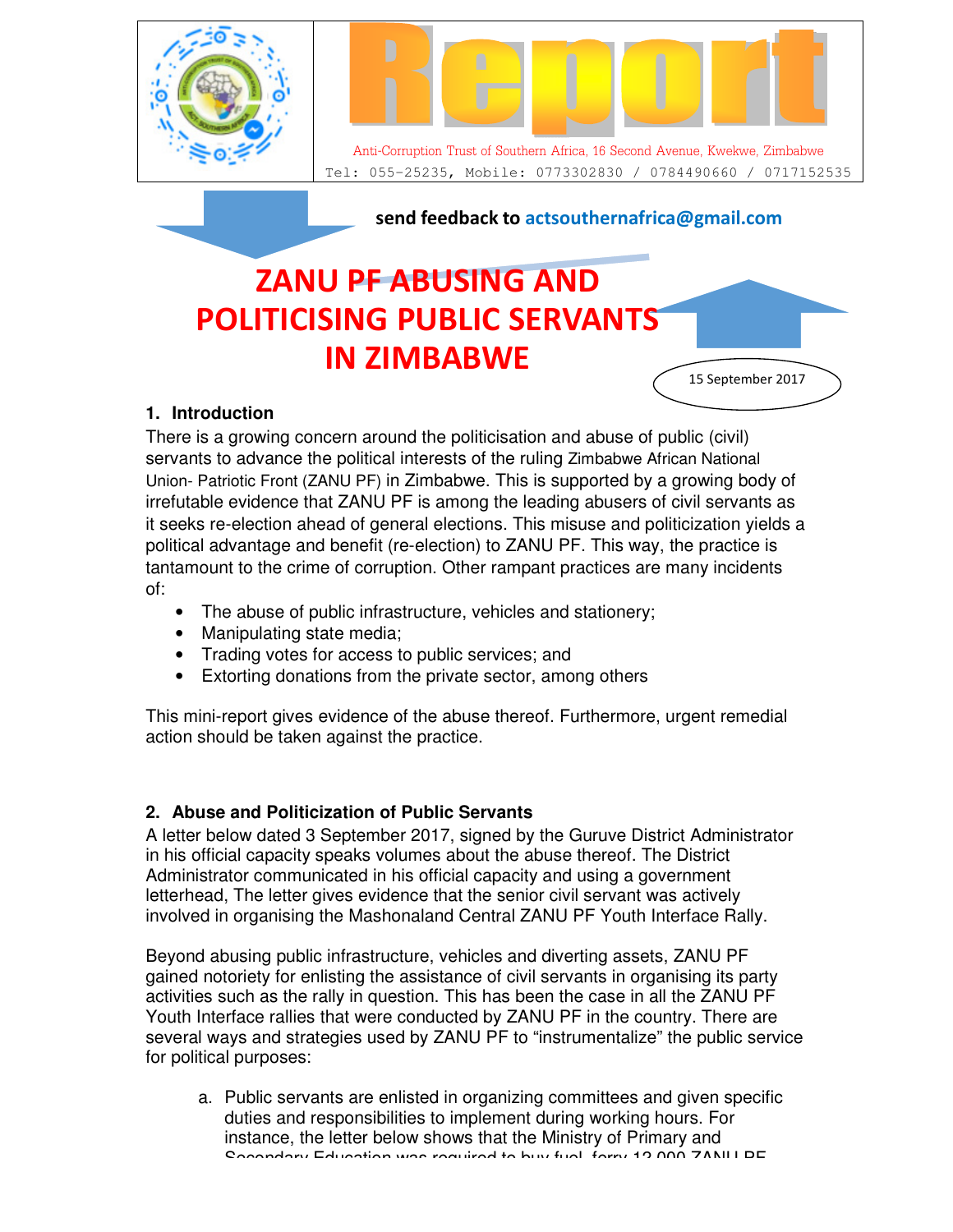- b. Public servants are summoned to attend political rallies;
- c. Another form of abuse involves the extortion of payments to the ruling party from civil servants. The so-called "voluntary contributions," are not voluntary per se but are imposed to all civil servants. In the letter below, all civil servants were directed to contribute US\$1 per person. In Masvingo, civil servants were also forced to make contributions to ZANU  $PF<sup>1</sup>$
- d. Finally, an entire career in public service hangs on political affiliation. Some public servants give their allegiance to political parties as a strategy to have access to higher positions in government. The separation of state from party becomes very difficult.

| MINISTRY OF RURAL DEVELOPMENT, PROMOTION AND<br>PRESERVATION OF NATIONAL CULTURE AND HERITAGE                                                                                                                                                                                                                                                                                                                                                                                                                                   |                                      |                                                   |                                                                                                                                                                                                        |                            |
|---------------------------------------------------------------------------------------------------------------------------------------------------------------------------------------------------------------------------------------------------------------------------------------------------------------------------------------------------------------------------------------------------------------------------------------------------------------------------------------------------------------------------------|--------------------------------------|---------------------------------------------------|--------------------------------------------------------------------------------------------------------------------------------------------------------------------------------------------------------|----------------------------|
| Tel 058) 2217/8<br>Fax: (058) 2962<br>All coursepositionce should be<br>addressed to the<br>District Administration*                                                                                                                                                                                                                                                                                                                                                                                                            | <b>ZIMBABWE</b>                      |                                                   | OFFICE OF THE DISTRICT ADMINISTRATOR<br>NUNISTRY OF RURAL DEVELOPMENT<br>PROMOTION AND PRESERVATION OF<br>NATIONAL CULTUREST AND HERITAGE<br><b>STAND NO. ST</b><br><b>PO. BOX 10</b><br><b>GURUVE</b> | <b>JON INSPECTOR</b>       |
| 03 September 2017<br>PRIMARY & SECONDARY EDUCATION<br>Guruve                                                                                                                                                                                                                                                                                                                                                                                                                                                                    |                                      |                                                   | NISTRY OF FRIVAR<br>SECONDARY EDUCATION                                                                                                                                                                | s 09 17<br>PO BOX 2 GURUVE |
| APPEAL FOR CONTRIBUTIONS TOWARDS MASH CENTRAL PRESIDENTIAL<br>YOUTH INTERFACE                                                                                                                                                                                                                                                                                                                                                                                                                                                   |                                      |                                                   |                                                                                                                                                                                                        |                            |
| The office of the District Administrator together with ZANU (PF) Youth League is<br>appealing for your contributions towards the Presidential Youth Interface rally on a<br>date to be announced soon.<br>You are aware that His Excellency the President Cde R G Mugabe is on a<br>nationwide tour meeting the youths, and from Gweru on 1 September his next<br>destination will be Bindura here in Mashonaland Central We are requesting for your<br>contributions to buy fuel and ferry 12 000 party supporters to Bindura. |                                      |                                                   | $9.$ September 2017                                                                                                                                                                                    |                            |
| The committee agreed that every civil servant should contribute \$1-00 towards this<br>memmorable event.                                                                                                                                                                                                                                                                                                                                                                                                                        |                                      |                                                   |                                                                                                                                                                                                        |                            |
| The deadline for the contributions is 6 September 2017.                                                                                                                                                                                                                                                                                                                                                                                                                                                                         |                                      |                                                   |                                                                                                                                                                                                        |                            |
| For any further information contact Mr Machobeni on 0782003702 or the<br>undersigned on 0773022151.                                                                                                                                                                                                                                                                                                                                                                                                                             |                                      |                                                   |                                                                                                                                                                                                        |                            |
| hangwa<br><b>District Administrator</b>                                                                                                                                                                                                                                                                                                                                                                                                                                                                                         | <b><i>DISTRICT ADMINISTRATOR</i></b> | GURUVE<br>MASH, CENTRAL PROVINCE<br>$-4$ SEP 2017 |                                                                                                                                                                                                        |                            |
|                                                                                                                                                                                                                                                                                                                                                                                                                                                                                                                                 | FO BOIL IT                           | <b>INTERNET</b><br>ZIMOA WE                       |                                                                                                                                                                                                        |                            |

Source: http://news.pindula.co.zw/2017/09/08/zanu-pf-forces-civil-servantscontribute-towards-mugabes-mash-central-rally/#.Wbjl2-mxXIU [Accessed on 13 September 2017]

### **3. The Costs**

l,

The abuse and politicization of civil servants has countless costs. Forcing public servants to participate in politics implies a moderate cost in terms of the economic efficiency of public service. Service delivery slows down and this is costly to the country. Furthermore, involuntary contributions to political parties mete out costs on

<sup>&</sup>lt;sup>1</sup> Chidza, R and Chitagu, T (2017) Civil servants forced to fund Mugabe rally. [online] Available at https://www.newsday.co.zw/2017/06/civil-servants-forced-fund-mugabe-rally/ [Accessed on 15 September 2017]